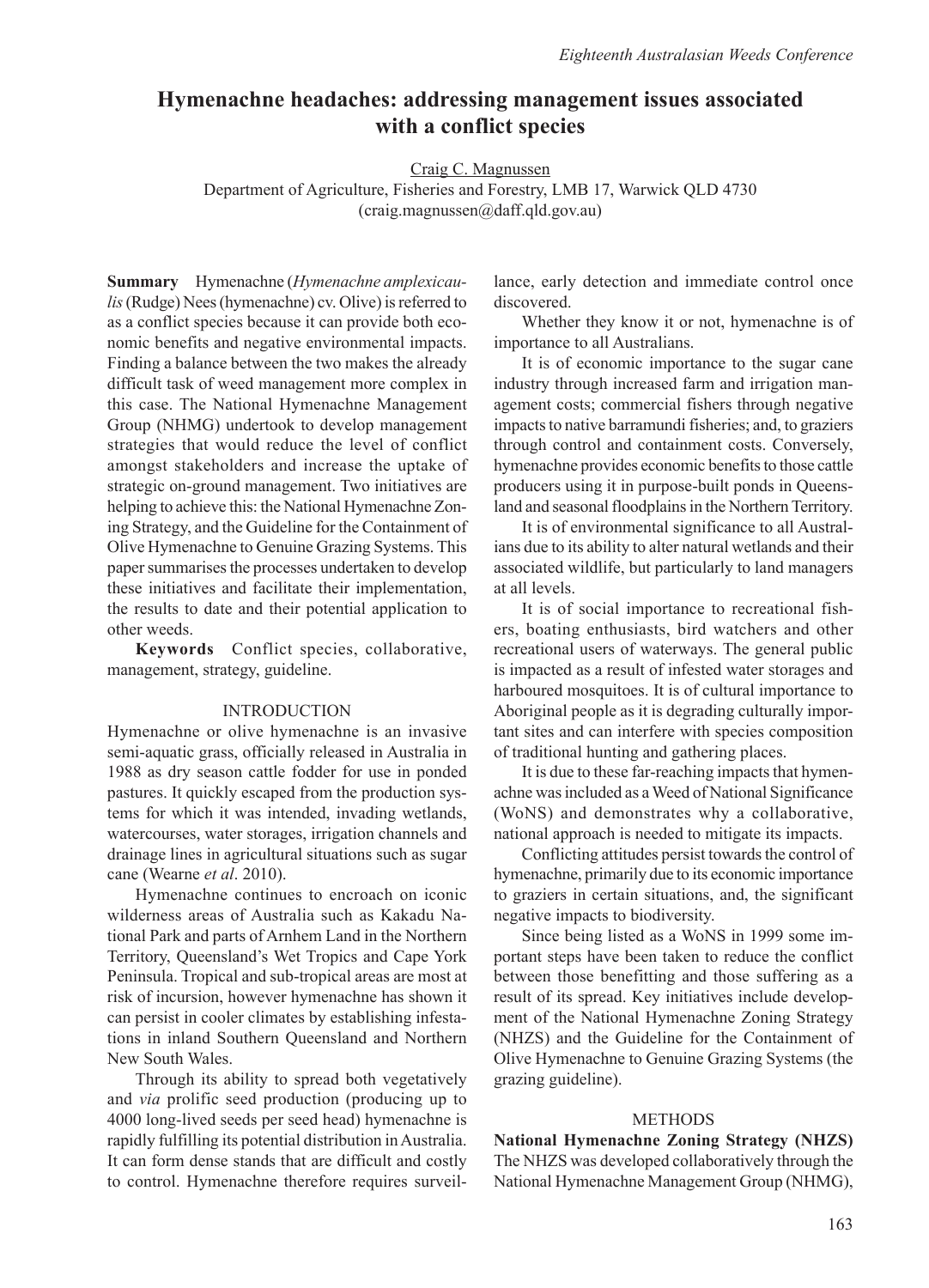### *Eighteenth Australasian Weeds Conference*

a stakeholder group formed to provide oversight of hymenachne nationally, following its listing as a WoNS. The NHMG consists of representatives from industry (grazing, sugar cane), government (local and State/Territory), research, environment and the community.

The NHMG realised that a national strategy was needed to tailor management approaches to different parts of hymenachne's existing and potential distribution. This is because further spread is inevitable unless effective action is taken—there is substantial spatial variation in the risk of invasion, in its impacts, and its control options. Values attributed to the species differ widely from region to region. The management objectives agreed to within the NHMG were prevention (high and low risk), eradication, containment and asset protection (Grice *et al.* 2011).

Hymenachne spreads primarily *via* water and as a consequence it was deemed logical to differentiate management zones using catchment boundaries. The Australian mainland was accordingly divided into 22 management zones for the purposes of assigning management objectives.

A workshop was convened whereby the NHMG and other stakeholders prepared a national map with one of the four management objectives assigned to each of the catchment-based zones. This was based on existing infestation levels, habitat suitability and control feasibility. A process of consultation was then undertaken and, following some amendment, a final version of the NHZS was agreed to by all stakeholders in late 2010.

The process from conceptualisation to final agreement took approximately three years. This was due in no small part to conflicting management views of stakeholders. The consultation element of the development process, and its associated conflicts, essentially a by-product of a management strategy rather than the goal, should not be underestimated as a key factor in reducing the level of conflict between stakeholders that traditionally held disparate views. It has also paved the way for these stakeholders to undertake similar processes for other weeds that have conflicting values.

Importantly, it was recognised that broad acceptance of the NHZS by relevant land managers was vital to its success as a management strategy. Subsequently, members of the NHMG and particularly the National WoNS Coordinator continue to promote the NHZS nationally for effective management of hymenachne, as well as an example of a model using geographically differentiated zones to define management objectives for use with different weeds with different spread mechanisms, on all scales—from national, down to State/Territory, regional and local levels.

**Grazing guideline** A more recent initiative taken by the NHMG aimed to build on both the management and collaborative aspects of the NHZS by further engaging the grazing industry in the collaborative development of a guideline that articulates how economically important hymenachne infestations should be treated.

A code of practice approach had been proposed by various sectors as a means of resolving conflicting views on hymenachne management. An example of this approach has been in place in Queensland since 2000 for leucaena (*Leucaena leucocephala (Lam.) de Wit* subsp. *glabrata (Rose) Zárate*) in an attempt to mitigate against environmental impacts when the plant is used as part of a managed grazing system. The fundamental difference between leucaena and hymenachne from a management perspective however, is that leucaena is not a declared plant at the State/Territory level, while hymenachne is declared in every State and Territory of the country.

Subsequently, rather than adopt an approach such as that used for leucaena whereby those choosing to grow it voluntarily abide by a set of measures designed to contain the plant to the grazing system, the NHMG chose a subtly, yet importantly, distinctly different path. It was decided to develop a guideline to help graziers meet their legislative requirements by containing hymenachne to existing genuine grazing systems. The key difference with this approach and that used for leucaena, is that the guideline does not provide for new plantings of hymenachne. It recognises plantings exist (*via* promotion by well intentioned past governments and landowners acting in good faith), and seeks to minimise the negative impacts these may have. The guideline does not excuse landholders with hymenachne from their legislative management responsibilities. Indeed, it emphasises that all with hymenachne have an obligation to manage it.

At the core of hymenachne management conflict is the perceived grazing benefit it provides in circumstances outside genuine grazing systems. That is, when a creek, swamp, dam or other areas that do not dry out is infested, in reality it provides little if any grazing benefit due to stock reluctance to access and graze it when standing in water. Despite this, many graziers are reluctant to commit resources towards removing what they may see as another pasture grass. Therefore, the first and perhaps most crucial step in this process was to define 'genuine grazing systems' that the guideline would apply to.

An agreed definition was arrived at following discussions with several graziers in Queensland and the Northern Territory that use hymenachne as part of their grazing enterprises, albeit in different ways.